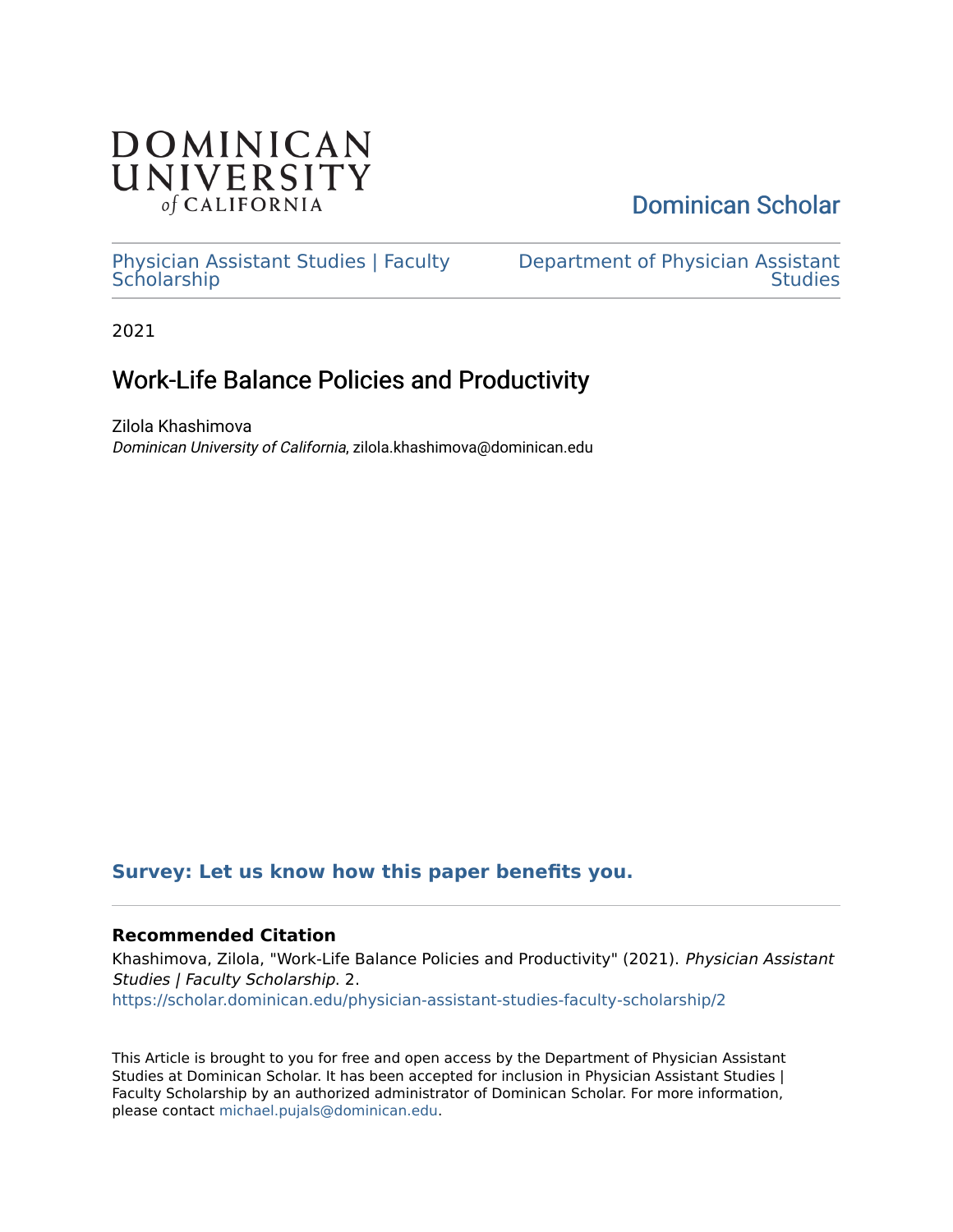

Review Article **Contracts of the Contract of Contracts of the Contracts of the Contracts of Contracts of the Open Access of the Contracts of the Open Access of the Open Access of the Open Access of the Open Access of the O** 

# Work-Life Balance Policies and Productivity

### **Zilola Khashimova\***

*Assistant Professor, Master of Science Physician Assistant Studies, Dominican University of California, San Rafael, California 94901*

#### **Abstract**

To remain viable, businesses must stay competitive in the global marketplace of today, and to be competitive, businesses must maximize all their resources. Employees are a major resource of a business, and it is imperative that a business maximize the productivity of its employees to stay competitive. Employees who are stressed from demands and issues of family and life outside of work do not make productive employees. Work-life balance practices have been adopted by businesses to provide some relief for employees from this stress with the assumption is that these policies will decrease the stress of the employee making the employee more productive and increase the productivity of the business overall. Research has shown that these policies helped the workers in some circumstances, but recent research is showing little to no correlation between adapting these policies and the overall productivity of the business unless the business is a large in size, has a manufacturing focus, or is mainly involved in electronic commerce. The major factor that is showing the most correlation to increased productivity is high-involvement management, or transformational leadership, which incorporates work-life balance practices when needed on an individual basis. The research suggests that a business should put more emphasis on hiring and training good, high-involvement managers and having work-life practices in place for the managers to use rather than just adapting general work-life balance practices.

**Keywords:** Work-life balance; Productivity; Family-friendly policies; Family-supportive policies; Work-family policies; Teleworking; Flexible schedule; Job-sharing; Employee fatigue

### **Introduction**

The main purpose of a business is to maximize profits for its owners. [1] To maximize profits, a business must maximize all resources to be competitive in the global marketplace [2]. An important resource is the business's employees [3]. A competitive advantage depends on the employee's attitudes, competencies, and skills; their ability to generate commitment and trust, communicate aspirations and work in complex relationships [4]. The business must attract, hire, and retain productive workers and keep them productive at a competitive cost [2]. The business can pay high wages to accomplish this, but high wages cut into the profits of a business. [5]. For a business to remain competitive in the global marketplace with other countries where comparable wages are not as high, a business must find other ways to attract, hire and retain highly productive workers and maintain their high productivity while they are employed at the business [1]. Wages are not the only means to competitively hire and retain highly productive employees [6]. For instance, Millennials, the newest generation of young, productive workers, are seeking more than just high salaries for their career choices [7]. Employee fatigue is another consideration for retention of employees. Employee fatigue is a major contributor to employees leaving or productivity declining and adding to a business's human resources cost. Workers with fatigue cost employers \$136.4 billion annually in health-related lost productive time, an excess of \$101 billion compared with workers without fatigue [8]. A method, other than wages, for attracting, and maintaining a highly productive workforce is to offer work-life balance policies to the employees [9].

Work-life balance policies are incentives that allow the employee the flexibility to manage his or her life outside of work, or "work-life balance practices are deliberate organizational changes in programs or organizational culture that are designed to reduce work-life conflict and enable employees to be more effective at work and in other roles" [10]. They allow the employee "the experience of physiological wellbeing and harmony in life which helps employees concentrate on their work, resulting in better performance." [11]. "Work-life balance is a practice of providing freedom to employees to make schedules for him or herself to perform work and life commitments like family, relations, studies, accomplishment of targets and assignments, leisure pursuits, painting and travelling, etc. all with comfort or simply work-life balance is a fit among multiple roles of an individual" [12]. They are also called family-friendly, family-supportive, and work-family policies [13].

An example of a work-life balance practice is flexible scheduling. This allows the employee to adjust his or her work schedule to attend to family obligations: arriving late on days when the parent must take a child to school, leaving early to pick up a child from school, or being absent on a day when a child is sick and cannot go to school [14]. Another example is schedule, or job, sharing. This is when two or more people share a job and agree to work during opposing times or shifts. Using job sharing, a husband can work on the second or third shift and be at home during the day with children while the wife works the first shift so there is always someone at home with the children [15]. A third example is on-site childcare. For this, the business has childcare available at the same location as the workers usually with a reduced fee subsidized by the business. This is convent, and the parent does not have to worry about the child while he or she is at work [16]. Another example of work-life balance practices is working from home, or teleworking. Teleworking involves taking the work laptop computer home or accessing work databases from a home computer and working at home or some other location with a good, secure highspeed internet connection. Teleworking has only become a reality in recent years with the advancement of portable computers and high-

**\*Corresponding author:** Zilola Khashimova, Assistant Professor, Master of Science Physician Assistant Studies, Dominican University of California, San Rafael, California 94901. Tel: 415-458-3732; E-mail: zilola.khashimova@ dominican.edu

**Received** December 01 2021; **Accepted** December 15, 2021; **Published** December 22, 2021

**Citation:** Khashimova Z (2021) Work-Life Balance Policies and Productivity. Occup Med Health Aff 9.377.

**Copyright:** © 2021 Khashimova Z. This is an open-access article distributed under the terms of the Creative Commons Attribution License, which permits unrestricted use, distribution, and reproduction in any medium, provided the original author and source are credited.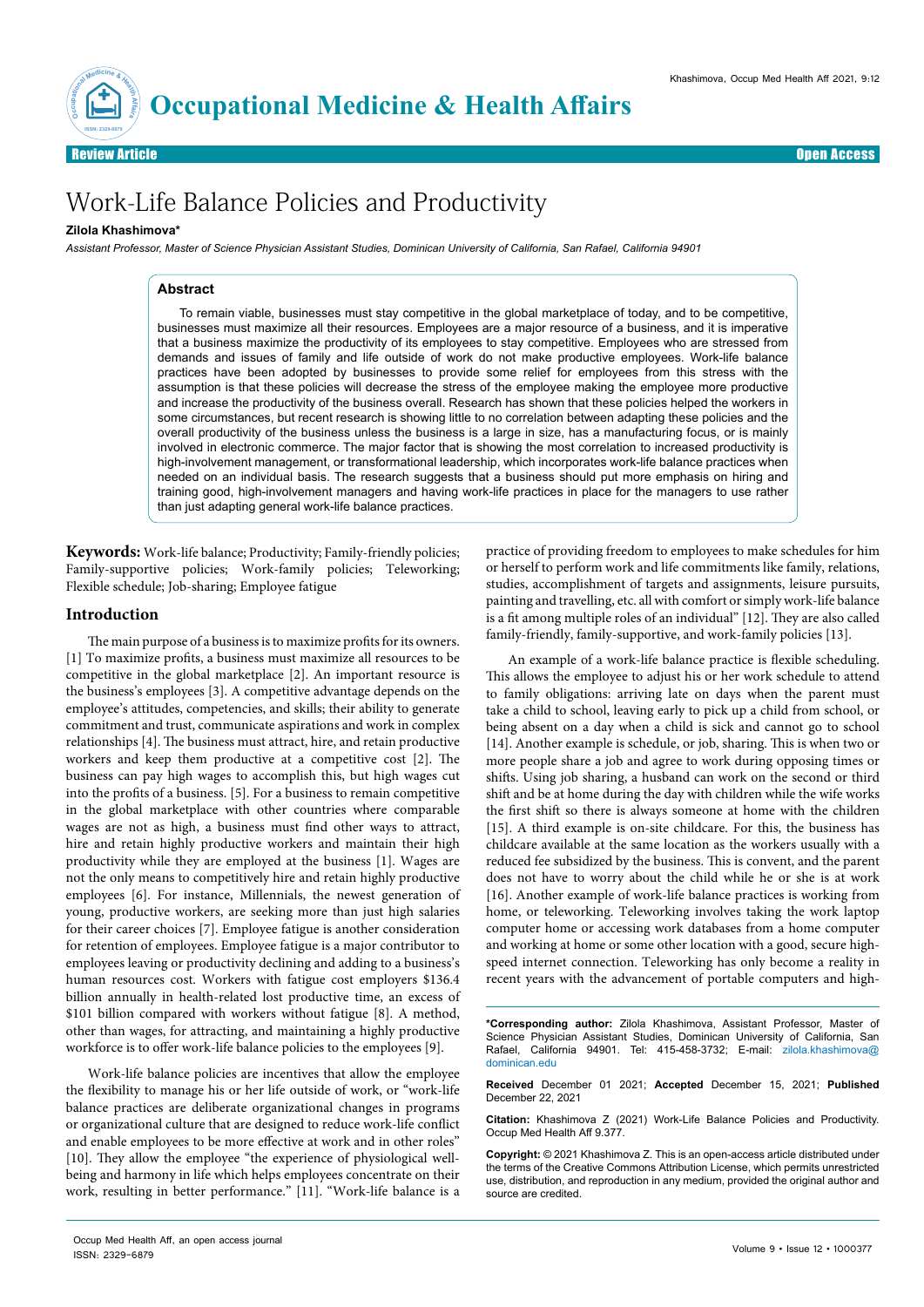speed internet connections. This practice is mainly only available to professional workers who do not have to be at a physical location to complete their job tasks; production workers on an assembly line would be an example of workers that would not be a good candidate for teleworking. Telework would be useful to a parent who must stay at home with a child. The parent could work on the computer while keeping an eye on the child and the parent would not be using leave time in the process [17].

The work-life balance practices are not only advantageous to workers with families, but to all workers. A worker who loves to travel or has hobbies or other leisure pursuits would also find the work-life balance practices attractive especially the flexible schedule. An example would be a worker who has a farm in addition to working full time. The flexible schedule could be used to take more time off during times of the year when more chores must be done on the farm like at planting or harvest time [14]. The work-life balance practices must be made available to all workers and not just workers with families since only offing the practices to workers with families would be a form of discrimination which is illegal in the workplace in most countries [18].

### **History**

During the industrial revolution, workers were leaving farms to work in the factories. On the farm they were accustomed to working from daylight to dark and the only compensation was self-grown food for the table if the harvest was good. Factory work was more favorable with set work hours, a steady paycheck and usually less strenuous work than farm labor. The factory conditions were usually bad and unsafe, but with no social programs, the work was better than starving [19].

In time, mainly with pressures from labor unions, working conditions and worker safety improved. Child labor laws were passed. Some semblance was given to the life of the worker outside of the workplace when maximum work hours and paid vacation and holiday time were implemented. A worker would now have evenings, weekends, holidays and two weeks each year to spend with his or her family [19].

As two earner households became the norm when more women entered the workforce, childcare while both parents were working became a problem [20, 13]. To solve this problem, flexible schedules, job sharing, and more liberal leave policies were offered [21, 13]. Men and women who did not have children also benefited from these policies in that the policies had to be made available to everyone regardless of family condition to prevent discrimination against any class of individuals [18].

As technology advanced the boundary between work life and home life began to blur. Portable laptop computers, tablets and mobile phones with high-speed internet access allowed workers to be reachable and available twenty-four hours a day, seven days a week. Workers wanted more work-life balance programs as work demands started protruding on the worker's home life [22].

#### **Research Review**

Work-life balance policies and how they improve the productivity and profitability of a business are difficult to measure [23]. Worklife balance policies are good for the worker by providing a happier, less stressed worker [24], but the benefits to the business are more difficult to measure. Work-life balance polices "do not directly affect the workplace, but rather enhance the ability of employees to combine working and personal life" [25]. To assess work-life balance polices, "The dominant method used in recent published papers is large-

scale cross-sectional surveys often combined with structural equation modeling" [26]. The surveys were conducted by sending questionnaires to workers with questions about family life and work life aimed at determining if there was any conflict between the two and if the worker was feeling any stress at home, at work, or both. Questionnaires were also sent to management with questions about the productivity of the worker. Researchers also compared the productivity of companies offering work-life balance programs with those that did not. Many variables are involved in the productivity of a business and the feelings of a worker at any given time. The answers to the questionnaires are also subject to the truthfulness and honesty of the person answering the questions [26]. Researchers have tried to define the variables and isolate them when analyzing the data. As the variables became better defined and isolated, the link between work-life balance programs and the productivity of the business began to break down [25].

Research into work-life balance policies has generally found that they have a positive influence on the worker and the business [9, 23]. Konrad found that the productivity impact of work-life programs may be contingent on the type of workers employed by the firm. Firms employing higher percentages of professionals and women showed a stronger relationship between the extensive work-life balance benefits and productivity, but on the other hand firms hiring less skilled, less autonomous, and less highly paid workers work-life benefits were found to be close to negligible [27]. A study of federal agencies found that only a childcare subsidy had a positive and significant influence on reducing the turnover rate of the agency. The study also found that a childcare subsidy program and an alternative work schedule policy had positive and significant influences on agency effectiveness, but interestingly, the study found that agencies where there was a higher satisfaction with a teleworking program had a significantly negative effect on agency performance [28].

In a study of 16,000 employees in Australia, Parkes found that work–life balance was least related to employee engagement and intention to stay with an organization. She suggested that "creating work–life alignment through congruent goals and values, fostering corporate social responsibility, looking after the health and safety of employees, improving reward and performance appraisal systems to more accurately reflect performance outcomes." She also suggested that business should develop fair and supportive supervisors and facilitate participation and involvement in decision-making among all employees to increase employee engagement and retention [29].

A study by Arthur checked to determine if the share price of a public company announcing a new commitment to work-life balance polices showed any significant changes. He found that share prices did show a statistically significant increase on the day of the announcement, but the price increase was not resilient over a longer time greater than three days [30].

A study in Pakistan of the telecom and banking industries did show a significant positive impact of work-life balance programs on employee performance, but the researcher qualifies this with the fact that the supportive culture of the firm for the use of the practices and family support of the worker played a significant role in the results [12].

A study of parents with small children found that women with small children at home were not significantly more productive when they have access to work-life balance benefits, but it did find that men with small children at home are significantly more productive in the workplace with access to work-life balance benefits. The researcher further explored this and found that men were likely more productive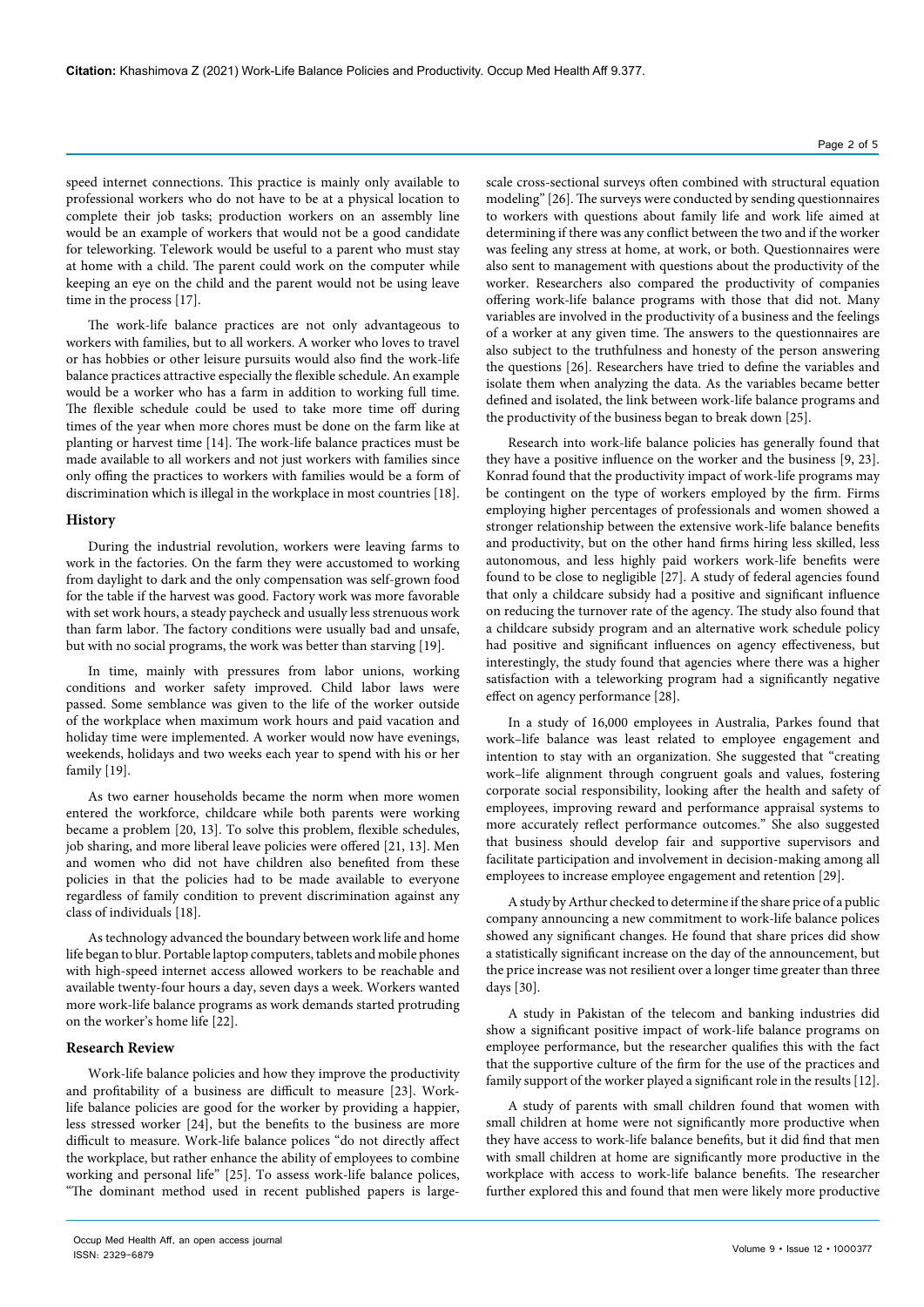because the women did most of the housework and the women used the additional time at home to complete household chores and attend to other parental responsibilities, whereas the men used the additional time for relaxation and leisure pursuits, thus the family friendly benefits appeared more advantageous to men than to women. The researcher concluded that when the flexible schedule is open to all employees, this benefit is advantageous to workers without children since they can use this time for leisure pursuits and this can be an incentive to recruiting all workers, but when the benefit is only made available to families with children, this generates resentment among childless employees who feel they must compensate for their coworkers' time off by working harder [31].

A study by Heywood of the wage effects of work-life balance programs showed that workers do accept reduced earnings to cover the cost of providing flexible schedule programs, but these are usually higher paid workers who value this practice and have already high enough earnings thus the wage reduction does not impair their lifestyle. He also found in lower wage workers that if the work-life balance programs are associated with too large an earnings reduction, such workers may find it optimal to not work at all. An example is a low income, single parent. If childcare is not offered at a free or very low rate, it may be more cost effective for the parent to accept payment from social programs than to work. An important point the author makes is that increasing the provision of family friendly practices can increase the labor supply for a company if the company depends on lower wage workers, and on a more civic level, can save social safety net and other costs beyond the size of the potential work-life balance subsidy costs [32].

A study of small to medium sized enterprises in South Korea determined that employees' experience of work-life balance contributes to favorable evaluation of their organizations and affective commitment (an emotional attachment to the organization which cause employees to want to remain with the organization: the employee feels the organizational support of caring about his or her well-being). Employees who are strongly committed to their organizations identify with, get involved in, and feel loyal toward the organization which leads to a more productive employee. The study also showed that social situations and lack of organizational support may hinder employees' work-life balance. Organizational support of work-life balance programs was the key driver in increasing the employee's affective commitment. The social situations are unique in South Korea in that South Korea has a collectivist organizational climate and employees tend to value organizational goals more than their personal goals. Also, South Korea introduced the five-day work week in 2004. This has resulted in many changes in work and social environments and individual values. The five-day work week started a paradigm shift from a work-oriented society to a family and people-oriented society by enabling individuals to have more spare time for their families and personal development. This shift is continuously increasing the interest in work-life balance programs in South Korea [11].

Wood conducted research related to employee turnover on a large sample of organizations across the British economy. He separated out two different types of management: family friendly and high involvement management. He defined high involvement management as management that offered and actively practiced nine flexible work organization and high involvement skills acquisition practices: quality circles, functional flexibility, team working, suggestion scheme induction, interpersonal skills training, team briefing, information disclosure, and appraisal. He then defined family friendly management as management that offered work-life balance practices, but none of

the other indicators of high involvement management. He further defined family friendly management as either an integral element of high involvement management or as strongly associated with it. He found "that family friendly management will strengthen the relationship between commitment and key economic outcomes, as the relationships between workforce commitment and productivity or quality is stronger when a workplace has a high level of family friendly management, which is consistent with social exchange theory. Family friendly management was not found to be related to the human resource outcomes of labor turnover and absenteeism. Nor does the study find support for the arguments that its use in conjunction with high involvement management enhances the performance effects of both, nor for the hypothesis that family friendly management has positive effects on the legitimacy of the organization" [33].

Bloom was one of the first researchers to shed empirical light on the issues of work-life balance policies and management quality. He collected data from over 732 firms across four countries (United Kingdom, France, Germany, and the United States). The management practices covered the combined elements of shop-floor operations, monitoring, targets, and people management. The work-life balance measures included part-time work flexibility, time off for family duties, childcare support, and the ability to work from home. His methods employed a combination of the quantitative skills of survey design and the qualitative skills of the case study approach. He wanted to determine if tougher globalized market competition comes at the price of reducing work-life balance for the workers and if work-life balance practices were correlated with quality management and higher productivity. To the first question, he found that tougher competition increases average management quality but does not negatively affect employees' working environment. His key finding "is that tougher competition raises management quality but does not reduce work-life balance. In other words, employees and managers end up 'working smarter' rather than just 'working harder" [34]. To the second question, he found that work-life balance outcomes are significantly associated with better management, so that well run firms are both more productive and offer better conditions for their employees. He also found that better work-life practices are associated with significantly higher productivity, but this relationship disappears after controlling for the overall quality of management. "This suggests that much of the human resources management literature has exaggerated the potential for work-life balance policies to raise productivity and the win-win model is excessively optimistic this weakens the argument for mandatory introduction of work-life balance regulation, as one of the promised benefits—higher firm performance—may not materialize however, the absence of a strong negative association of work-life balance practices with productivity may be reassuring. Employees clearly value better work-life balance policies so this has benefits for the working environment and may justify the costs of introducing more flexibility" [34].

Bloom tackled the work-life balance versus profitability question again in 2011 using a sample of 450 manufacturing firms in Germany, France, the United Kingdom, and the United States. He assessed prior research by stating "many strategies designed to improve workforce productivity are only expected to translate into 'hard' performance measures like firm value, or accounting profits, through 'soft' channels like organizational commitment or employee turnover. Family friendly work policies do not directly affect the workplace, but rather enhance the ability of employees to combine working and personal life. Prior work looking at the association between family friendly work policies and firm performance has generally found a positive

Page 3 of 5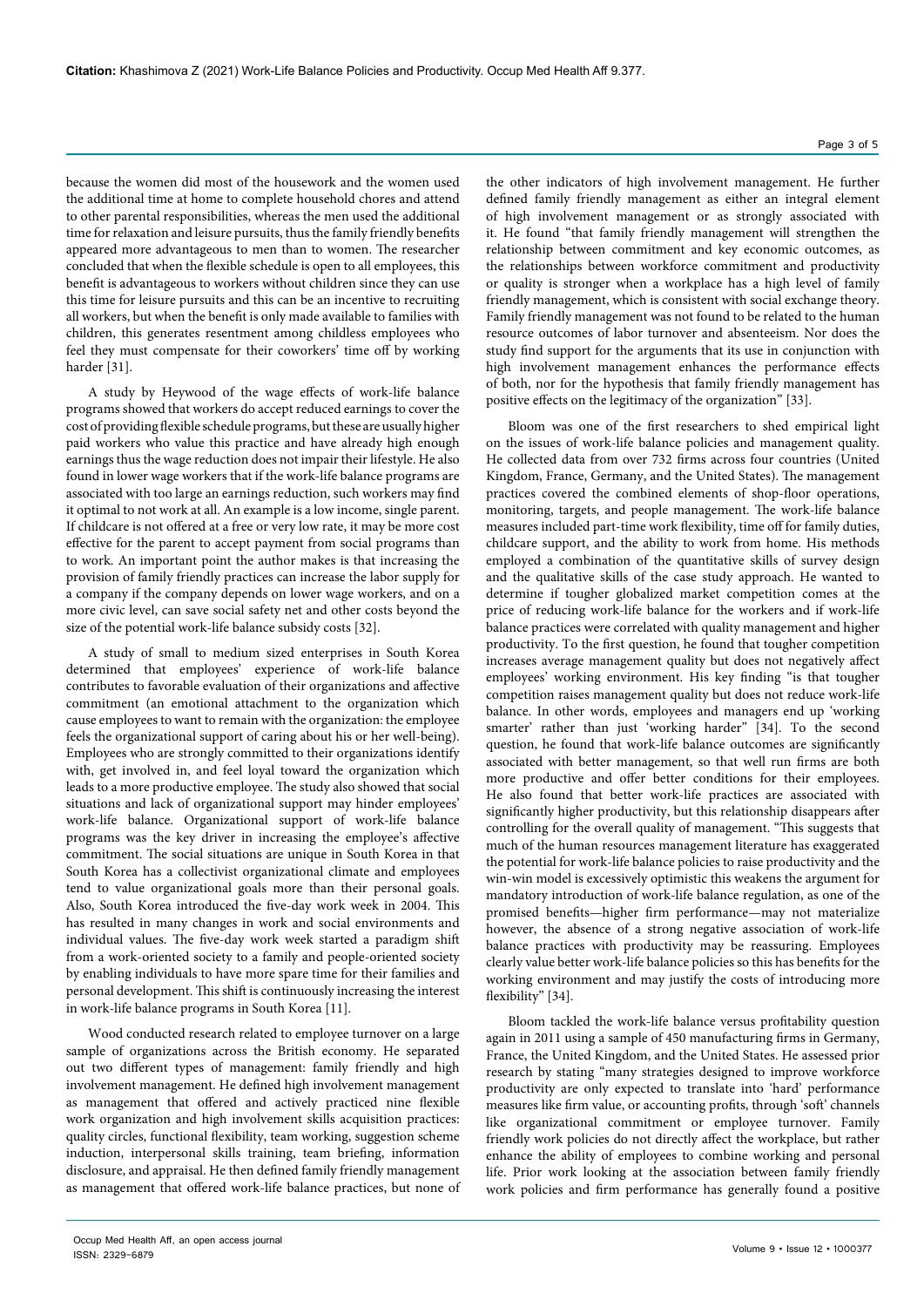association whether performance was measured in terms of work attitudes, organizational citizenship, or firm productivity" [25]. He goes on to say that family friendly work policies and performance may be problematic to study. "If a well-managed firm uses a number of performance-enhancing management practices and concurrently uses family friendly work policies, omitting the set of other practices in performance regressions creates a spurious correlation between family friendly work policies and performance, a so-called 'false positive" [25]. His research found "that increased provision of family friendly work policies is only positively correlated with better firm performance if we omit management quality. Once we control for general management quality, there is no significant association between family friendly work policies and performance measured in different ways" [25]. He states that his "results support the conclusion that family friendly work policies are neither a value-creating bundle of activities nor a lever for existing resources—they do not affect firm performance directly or indirectly" [25]. He goes on to state, "the provision of family friendly work policies is also not negatively correlated with firm financial performance although providing family friendly work policies may not increase profits, they at least pay for themselves. Family friendly work policies should be treated as policies that improve firm performance in terms of the satisfaction of a particular stake-holder group—the firm's employees—but that financial performance should not be the primary goal of implementing family friendly work policies" [25].

In a literature review by Beauregard in 2009 she found that "the mechanisms by which the provision of work-life practices affects both employee behavior and organizational performance remain unclear…the results of a number of studies reviewed in this paper appear to suggest that work-life balance practices do not necessarily influence levels of employee work-life conflict, but instead improve organizational performance via other routes, such as reduced overheads in the case of employees working from home, improved productivity among employees working at their peak hours, or social exchange processes arising from perceptions of organizational support" [35]. She later states, "Two things become clear after reviewing the literature on work-life balance practices and organizational performance. One, such practices do not necessarily reduce levels of employee work-life conflict. The presence of supportive managers and organizational climates may at least as if not more important in decreasing conflict. Two, work-life balance practices are often associated with improved organizational performance. [The practices] appear to give organizations a competitive advantage in terms of recruitment, particularly with those who might require support due to care-giving responsibilities. The availability of practices may also increase positive job-related attitudes, work effort and contextual behaviors by enhancing social exchange processes; as symbols of organizational concern for employees, work-life practices promote employee interest in and obligation to the organization" [35]. She gives a final caveat, "we cannot discount the possibility that successful organizations are more likely to offer work-life practices, and that the practices themselves are not exerting a favorable effect on organizational performance. Equally, it may simply be that organizations offering work-balance practices are more likely to engage in high-quality management practices overall, generating positive effects on employee and performance outcomes" [35].

In 2012 Yamamoto used panel data from 1,677 Japanese firms and an unbiased direct measure of firm productivity called Total Factor Productivity to evaluate work-life balance practices on firm productivity. He controlled for firm-fixed effects in his estimation, and these include firm management practices that are emphasized by Bloom. The firm heterogeneity controlled in Yamamoto's analysis

### Page 4 of 5

includes firm management practices that are emphasized by Bloom. He found that the firms implementing more work-life balance practices are likely to have better management practices, and therefore the estimations that control for firm heterogeneity (firm-fixed effects) or management practices may have suggested no causal effects of work-life balance practices on firm productivity [36]. Even when including for firm-fixed effects, Yamamoto confirmed the existence of improvement in productivity caused by work-life balance policies in particular firms: firms with certain characteristics, such as those having large, fixed employment costs. He also found significantly positive effects for firms with the following characteristics: large size, manufacturing focus, those that exhibit labor hoarding during recessions, and those using electronic commerce [36]. Work-life balance policies are cost effective for the latter firms because they can save on the adjustment cost of employment and earn returns on the firm's human investment as worklife balance policies decrease employee turnover and absenteeism. For firms not meeting the conditions in the list above, he could "find no causal relationship in which work-life balance practices increase a firm's Total Factor Productivity. Therefore, the work-life balance practices by themselves that were examined in this paper [childcare or family care leave programs, flexible working arrangements, and the establishment of departments for promoting work-life balance practices] do not increase a firm's productivity" [37, 38].

In 2013 Syrek introduces transformational leadership and looks at the association of transformational leadership and time pressure and work-life balance as well as exhaustion. "Transformational leadership refers to leaders motivating and empowering employees, supporting and challenging them to develop new skills, enabling them to face problems and find creative solutions, recognizing good performance, having an inspiring vision of the future, and acting on a personal level with the employee. [Transformational leadership] specifically aims at attending to employee's needs providing constructive feedback and fostering a climate for individual growth" [22]. She found that "transformational leaders take employees' personal situation into account, build on their strengths, and appreciate employees' efforts so that they may be better able to fulfill their work demands, and therefore have more energy left to engage in private life activities and duties, which results in a better work-life balance." [39].

### **Conclusion**

Research is beginning to show that, for most industries, direct, high-involvement management has a greater influence on the wellbeing of the employee than broad institutional work-life balance polices. Overall, work-life balance policies are associated with a firm's productivity, but it is likely that this association is coming from the reverse causality in which firms with higher productivity tend to implement work-life balance policies. Once controlling for the unobserved firm heterogeneity, no causal relationship in which work-life balance policies increase firm's productivity was found. The work-life balance policies are needed for managers to utilize, but it is the managers that make the difference. Work-life balance practices are the most beneficial in increasing the productivity of certain types of businesses. The establishment of a department to promote work-life balance practices and organizational efforts to reduce overtime as well as child-care and family-care leave above the legal minimum tend to improve firm productivity. In conclusion, the research should imply to most businesses that to increase productivity of employees, more should be invested in hiring and training managers than to just adapting broad work-life balance policies although the work-life balance polices are important to codify for the managers to utilize. Future research is